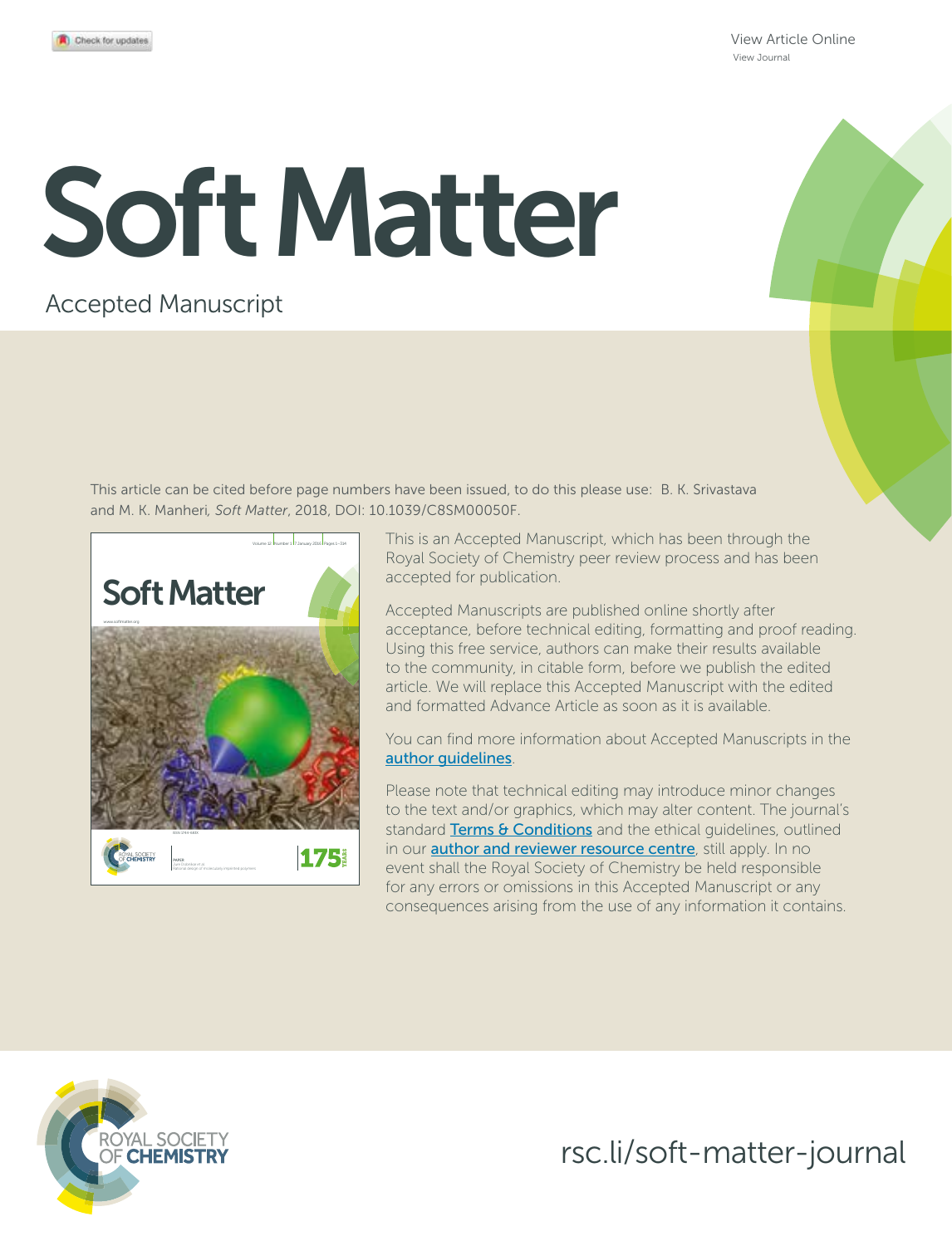Published on 24 January 2018. Downloaded by UNIVERSIDAD DE BUENOS AIRES on 24/01/2018 21:24:30.

Published on 24 January 2018. Downloaded by UNIVERSIDAD DE BUENOS AIRES on 24/01/2018 21:24:30.

YAL SOCIETY<br>**CHEMISTRY** 

# **Journal Name**

# ARTICLE

Received 00th January 20xx, Accepted 00th January 20xx DOI: 10.1039/x0xx00000x

**www.rsc.org/** 

**Gel-based Supramolecular ON-OFF Switch from Aryl-triazolyl Peptides with Excellent Chiro-optical-, Thixotropic-, and Self-healing Characteristics** 

Bhartendu K. Srivastava<sup>a</sup> and Kannoth M. Muraleedharan<sup>a</sup>\*

Systematic structure-property optimization of an achiral gelator (Aryl-triazolyl homo dipeptide, **1.0**) through a fragment replacement approach led to the identification of a new chiral system (Aryl-triazolyl dipeptide **1.4** having leucine as the Cterminal residue) which exhibit consistent and perfectly reversible chiro-optical response on Sol-Gel transition that can work like an ON-OFF switch. The gelator **1.4** could also direct the assembly of **1.0** in a sergeant-soldier mode to give similar CD responses. In addition, its gels are mouldable, self-healing and highly thixotropic, making it important from an application standpoint.

# **Introduction**

Chirality or 'handedness' is intimately associated with functional aggrandization in biomolecules which form the pillars of life.<sup>1</sup> While secondary structural preferences of natural and synthetic peptides can be directly related to their monomer composition and configuration, evolution of supramolecular chirality is more difficult to foresee as it is guided by diverse array of secondary interactions which are environment-dependant and dynamic.<sup>2</sup> Low Molecular Weight compounds which cause gelation of the medium through hierarchical assembly have special significance in supramolecular chemistry because of their potential application as stimuli responsive molecular switches.<sup>3</sup> There have been enormous interests to identify systems which reversibly respond to stimuli like temperature, additive, solvent polarity, pH with characteristic changes in CD signals.<sup>4-6</sup> Chirality transfer from a gelator to achiral additive, amplification of chirality from trace amount of chiral additive through achiral gelator, and symmetry breaking during the assembly of achiral molecules are the frontiers in this rapidly developing area of science.<sup>3</sup>

Hierarchical preferences during self-assembly of achiral systems require a bias during molecular packing. This can be induced by circularly polarized light (L or R), external fields, stirring, or electrochemical method.**7-13** In addition to supramolecular chirality in bulk phase, similar preferences have also been realized at gas/liquid, gas/solid, liquid/solid and liquid/liquid interfaces under specific conditions. $2, 14-18$ 

# **Results and Discussion**

Our group has been working on the design and development of Low Mol Wt. Gelators with a focus to understand structural features that determine solvent preferences and bulk properties. $19-21$ Interest in chiro-optical switching in aryl-triazolyl peptides started when we looked into the CD profile of the dipeptide **1.0** in different gel forming organic solvents (CCl<sub>4</sub>, Toluene, Mesitylene etc.). Its CCl<sub>4</sub> gel (0.2 wt%) at room temperature gave two positive signals at 260 nm and 290 nm (Figure 1). There was no response when it was bought to solution state (at 60 °C) but the signal was regained on decreasing the temperature to 50 °C (ESI, Figure S1a). Heatingcooling cycles did not change the sign or magnitude of the signal suggesting that the primary aggregates existing in solution is nucleating the growth in subsequent cycles.



**Fig. 1** a) Structure of 1.0; b)its absorption spectrum in CCl<sub>4</sub> solution (blue,) and in gel state (red); c) CD spectra of 1.0 in CCl<sub>4</sub> solution (blue) and in gel state (red).

<sup>&</sup>lt;sup>a</sup> Department of Chemistry, Indian Institute of Technology Madras, Chennai, 600036, India. E-mail: mkm@iitm.ac.in; Fax: (+91) 44 2257 4202; Tel: (+91) 44 2257 4233.

<sup>†</sup> Electronic Supplementary Information (ESI) available: Experimental details, NMR, IR, Rheology, Gelation studies etc. See DOI: 10.1039/x0xx00000x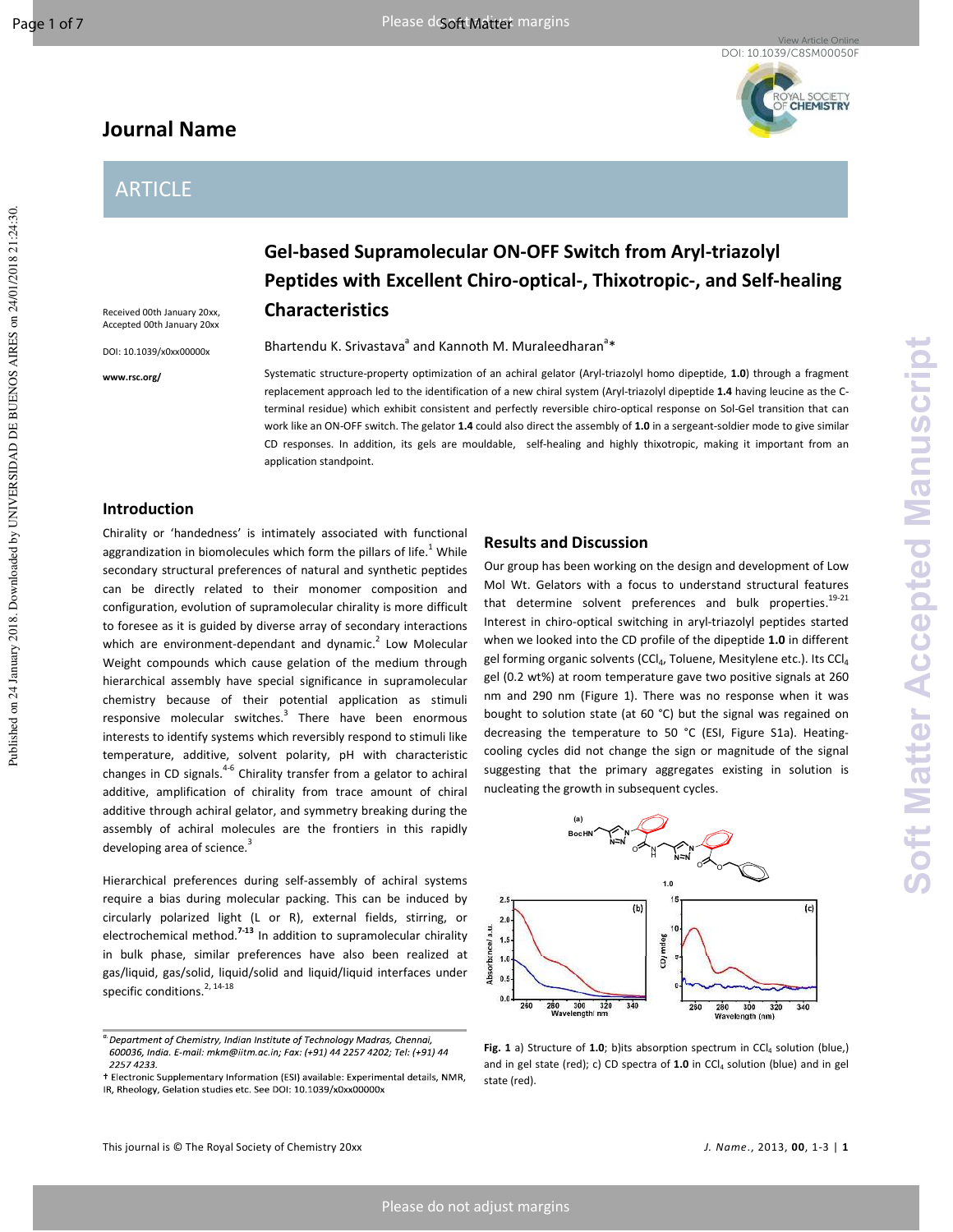View Article Online

DOI: 10.1039/C8SM00050F

# **ARTICLE Journal Name**

Published on 24 January 2018. Downloaded by UNIVERSIDAD DE BUENOS AIRES on 24/01/2018 21:24:30.

Published on 24 January 2018. Downloaded by UNIVERSIDAD DE BUENOS AIRES on 24/01/2018 21:24:30.

It was possible to find an opposite signal from another sample of **1.0** (ESI, Figure S1b), which also retained the sign during repeated heating-cooling cycles. To know whether this arises as a result of chiral preference during self-assembly, its LD spectrum was recorded under similar conditions (ESI, Figure S2). The data showed prominent LD effect, and suggested that macroscopic alignment of transition dipole moments during gelation is most likely contributing to the observed CD.<sup>11-12</sup> Although this did not support a chiral preference, what made **1.0** important as a new functional system is the ready reversibility and reproducibility of signals in response to gelation. No detectable CD signal in the solution state, and a well-defined signal on gelation gave us impetus to fine-tune the structure to make the process more predictable (Figure 2). Introduction of a chiral centre without altering the properties was the next challenge. Towards this, the analogs **1.1**-**1.4** with **Gly**, **Phe**, **Val**, **Leu** at the C-terminus were synthesized and subjected to gelation and chiro-optical analysis. They have comparable Nterminal region as that of **1.0** but were expected to show some difference in self-assembly and gelation preferences in accordance with the difference in the C-terminal side chain. The synthetic details of these compounds are discussed in supporting material.



**Fig. 2** Flow scheme showing strategy adopted for identifying aryltriazolyl hybrid dipeptide **1.4** as a LMWG for hierarchical preference.

Among **1.1-1.4,** only the Leucine-based **1.4** was able to gel a wider range of solvents; details of these preliminary assessment are given in Figure 3 and ESI-Table 1. Whereas **1.0** formed gels mainly from aromatic solvents, CCl<sub>4</sub> and IPA, 1.4 could gel oils and hydrocarbon solvents like n-heptane, dodecane in addition. Gel pictures of some selected solvents are presented in Figure 3. Furthermore, the morphological characteristics of xerogels of **1.4** from DCM-Hexane, Mesitylene and Heptane were analysed by SEM which showed entangled fibrous networks as seen in other gel-forming systems (ESI-Figure S8).

Temperature-dependant CD studies involving **1.4** were conducted in n-Heptane and  $CCI_4$  as it formed transparent gels in both these solvents at 0.1 wt%. At low temperature (5 °C), its heptane gel showed a bisignated signal with negative maximum at 268 nm zero crossing at 251 nm and positive maximum at 220 nm (Figure 4a).



**Fig. 3** a) Inverted vials showing immobilized gels of **1.4** from (i) n-Heptane (2 wt%), (ii) Diesel (2 wt%), (iii) Tetralin (2.5 wt%), (iv) CCl<sup>4</sup> (2.5 wt%); b) its self-standing gels from i) Mesitylene, ii)  $CCI<sub>4</sub>$ , iii) Tetralin.

As the temperature was increased, the signal intensity started collapsing and decreased to the lowest level at 55 °C (Figure 4c) and remained more or less unchanged on further increase in temperature (till 75 °C). It was possible to execute this temperature-dependent sol-gel transition with characteristic change in CD signals in the form of an ON/OFF switch. As evident from Figure 4d, even after 10 cycles, no change was observed in the intensity of CD signal. For comparing the chiral preferences, the R- isomer of **1.4** was also synthesized using D-Leucine benzyl ester in the coupling step. The CD profile of heptane gel of (*R*)-**1.4** at 0.1 wt% was then recorded. An exactly opposite mirror images signal compared to that of (*S*)- 1.4 was observed in this case and is shown in Figure 4a.



**Fig. 4** a) CD spectra of n-Heptane gel of **1.4** (*S*- isomer, green), *R*isomer (red), 0.1 wt%) at 5 °C; b) CD spectra of enantiomers of **1.4** in CCl4 (0.1 wt%); c) VT CD spectra of **1.4** in n-Heptane showing disruption of supramolecular chirality with increasing temperature; d) Chiro-optical switching (ON/OFF) executed between 10 °C (gel state) and 70 °C (sol state) for 10 different cycles (inset image showing chiroptical switching at 268 nm).

Similar experiments involving CCl<sub>4</sub> gels of 1.4 (both *R* and S isomers, at 0.1 wt %) were done in the wave length range 250-350 nm (Figure 4b). To rule out orientational effects, LD spectra were also recorded in CCl<sub>4</sub> gel at 0.1 wt% and the outcome is presented in ESI-Figure S3b-c. The results indicated that LD artefacts are insignificant, and the observed CD preferences in these cases arise as a result of asymmetric packing during gelation process, dictated by chirality in individual molecules.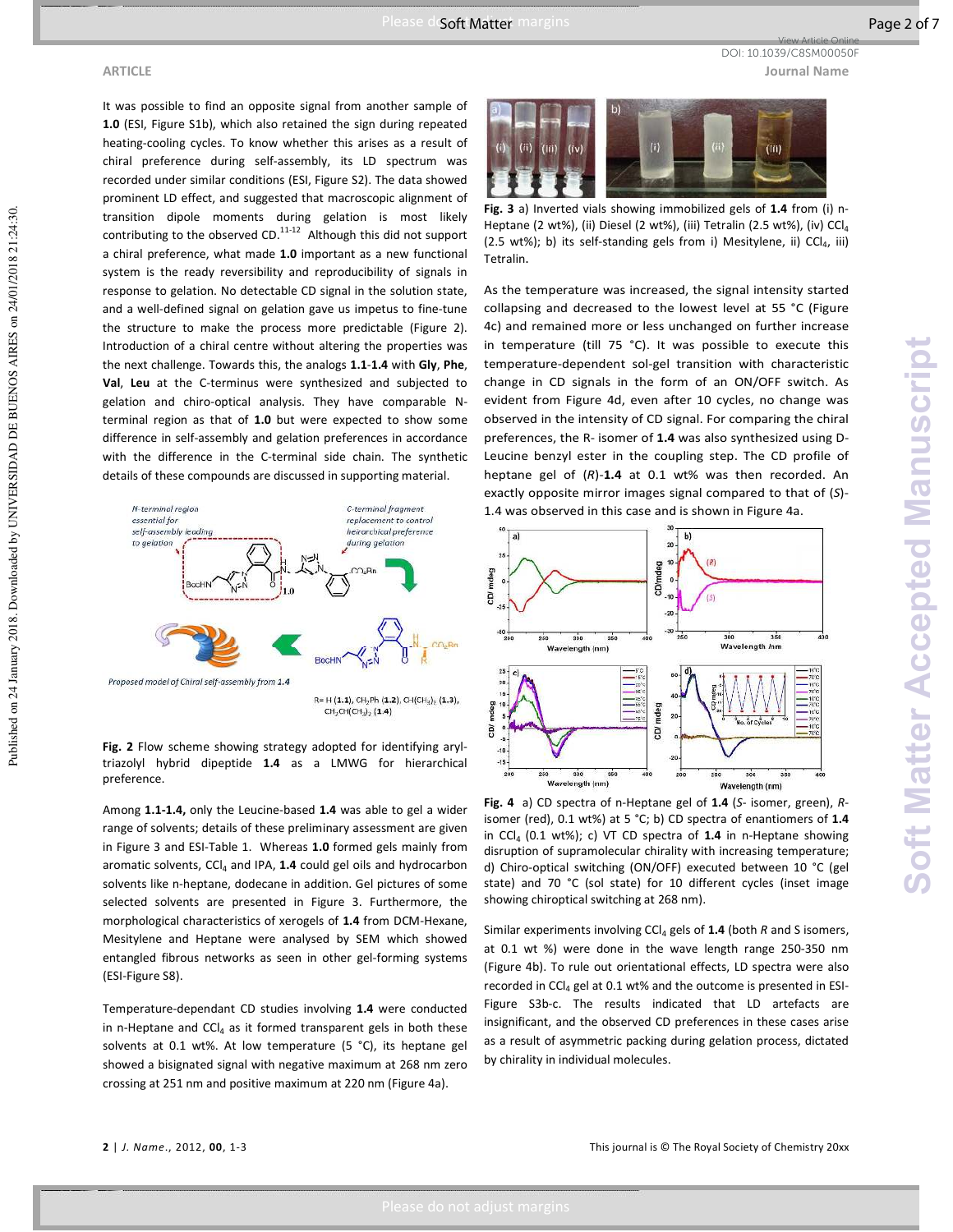Secondary interactions which assist the self-assembly of **1.4** was then studied using temperature dependent  ${}^{1}$ H NMR, FTIR and PXRD techniques. Formation of supramolecular structures involves secondary interactions such as  $\pi$ - stacking, hydrogen bonding etc.  $1$ H NMR spectroscopy, especially in a temperature- or solvent dependant mode, is a reliable method to understand the groups involved in such interactions as they show characteristic changes in signals in response to such effects. Figure 5 presented below shows the down-field shift of NH (amide) and triazolyl protons of **1.4** (Toluene-d<sub>8</sub>, 5 wt%) on decreasing the temperature, indicative of their involvement in H-bonding during gelation.



**Fig. 5** Variable temperature  ${}^{1}$ H NMR spectra of 1.4 in Toluene-d<sub>8</sub> (5 wt%) showing evidences of hydrogen bonding involving NH and triazolyl protons during gelation.



Fig. 6 Comparison of IR spectra of 1.4 from (a) CHCl<sub>3</sub> (2 wt%) neat, (b) heptane xerogel (1 wt%), (c) CCl<sub>4</sub> xerogel (2.5 wt%)

This was further supported by FT-IR data. The IR spectrum of **1.4** drop-casted from chloroform solution showed transmission bands at 3396, 1649, and 1501  $cm^{-1}$  (Figure 6a) which are characteristic of non-hydrogen bonded NH (stretching), carbonyl (stretching), and NH (bending). However, its xerogels from Heptane and CCl4 had these bands at 3261, 1640, 1515  $\text{cm}^{-1}$  (Figure 6b) and 3256, 1640, 1520  $cm^{-1}$ (Figure 6c) respectively. Lowering of stretching frequencies of NH and C=O groups, accompanied by an increase in the amide bending frequency clearly attest the hydrogen bonding involving these groups in the xerogel. Further, a reflection in the PXRD spectrum of **1.4** (xerogel from CCl<sub>4</sub>) at 2θ of 23.29 corresponding to π−π distance of ~ 3.81 Å (ESI Figure S6) showed that N-terminal region has an important role in assembly process.

In addition to their supramolecular chiral preferences, gels of **1.4** and **1.0** possess some unique thermal and mechanical properties, relevant from an application stand point. Although the CGC value of the Mesitylene gel of **1.4** was higher (1.7 wt%) than that for **1.0** (0.1 wt %), the  $T_{gel}$  of the former was considerably lower (ESI- Figure S5). The increase in *Tgel* with respect to gelator concentration was also less in the case of **1.4** which makes it thermally processable even at higher gelator concentration (ESI, Figure S5). This is remarkable since only a slight increase in temperature (from 30 °C to 40 °C) is sufficient to convert the strong gel to a solution, which on cooling to room temperature (25 °C), regained the original strength. A similar behaviour was also shown by tetralin gel of **1.4**. In recent years, there have been lot of research activities to identify gelforming systems with superior self-healing properties.<sup>22-29</sup> Based on our observation of decreased dependence of *Tgel* on gelator concentration in the case of **1.4**, we set out to explore the selfhealing property on a larger scale as shown in Figure 7. Towards this, 5 wt% gel discs of mesitylene and Tetralin with **1.4** were first prepared. As shown in Figure 7a&e, they were self-standing and shape persistent in nature. These discs were then cut into four equal pieces (Figure 7b&f). After keeping these pieces in close contact, it was slightly warmed with a heat gun for ~2s.



**Fig. 7** a-d) Demonstration of self-healing property in 5 wt% Mesitylene gel disc from 1.4(S); e-h) similar images from its 5 wt% Tetralin gel.

Within 10 minutes (on reverting to room temperature) it again became a single block which was stable for handling and to normal mechanical stress (Supporting Video 1). Essentially, all these gels behaved like wax which could be melted and re-joined easily, and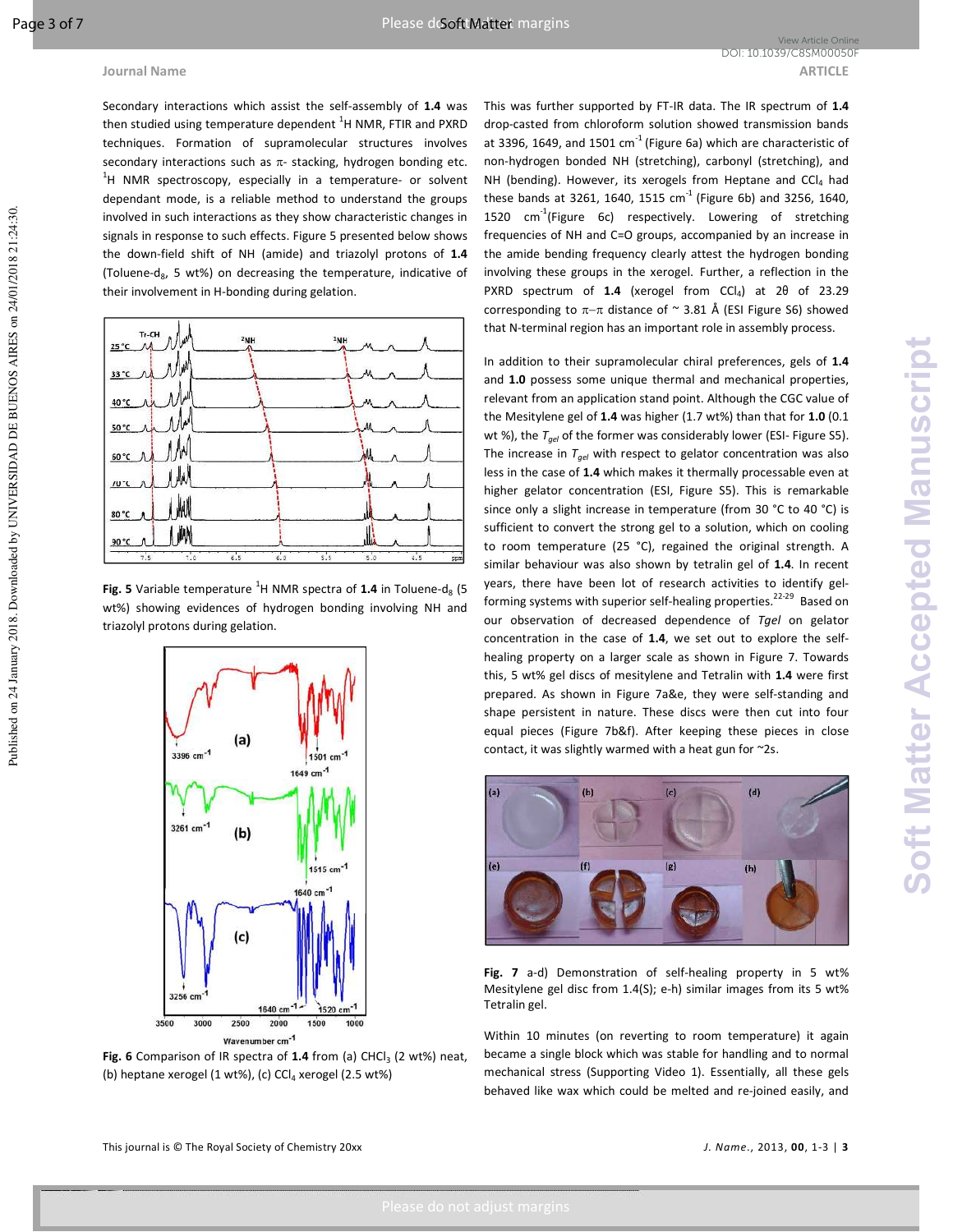offer great promise as next generation functional materials with good processability. The viscoelastic behaviour of Tetralin gel of **1.4** (5 wt%) was also studied through strain sweep and frequency sweep rheology experiments. The storage modulus G' dominated loss modulus over the range of 0.01-10% strain (Figure 8) till the critical strain of 0.09% was reached. Similarly, in the frequency sweep experiment performed at 0.01% strain, the storage modulus remained superior throughout 0.4-300 rad/s and both these moduli were independent of angular frequency in this range (ESI-Figure S7b).



**Fig. 8** Results from thixotropy experiments involving Tetralin gel of **1.4**.

The re-establishment of network and the extent of self-healing was then analysed by thixotropy experiments. In these step-strain experiments, the change in storage and loss moduli was analysed at 0.02% strain (before gel collapse; G'> G") and at 5% strain (after collapse; G"> G'). As evident from Figure 8b, there was perfect regaining of G' and G'' after each cycle. Consistent regaining of storage modulus indicates strong gel with efficient network formation each time (Figure 8). The fact that G' remain superior to G'' even in the vicinity of yield strain shown the superior viscoelastic property of this gel.

## **Comparison of properties of 1.0 with 1.4 and development of their hybrid network**

While chiro-optical switching through sol-gel transition itself is rewarding, we went ahead to explore the possibility of developing hybrid network of **1.0** and **1.4** to expand the application potential of this class of gelators. Apart from having identical N-terminal region that contributes significantly to the gelation process, their dependence on Kamlet-Taft solvatochromic parameters,<sup>30</sup> especially  $\alpha$  and  $\beta$ , was also comparable (Figure 9a,b) which indicated their possible compatibility in a gel matrix. In preliminary assessment (based on solvent preference), the polarizability  $(\pi^*)$ was found to be less significant in the gelation of **1.0**, whereas lower polarizability with minimal H-bond donating acidity  $(\alpha)$  and minimal H-bond accepting basicity (β) favoured gelation of **1.4** (eg. CCl<sub>4</sub>, n-heptane, Dodecane etc.; ESI-Figure S4 and Table 2). Solvents having zero  $\alpha$ , and lower  $\beta$  values, which doesn't disrupt gelatorgelator hydrogen bonding networks seems to have positive influence on both these gelators (Figure 9a and b). Solvents with positive  $\alpha$  values which could disrupt gelator-gelator interactions (EtOH, IPA, *t*BuOH etc.) appear to compromise the gelation ability of **1.4** because of higher solvation effects (Figure 9d). On the other

hand, primary aggregates of **1.0** having better avenues for π-π interaction are able to outrun the solvation effects and could form gels in these solvents (Figure 9c).



**Fig. 9** Gelation behaviour of **1.0** and **1.4** assessed on the basis of kamlet-taft parameters of solvents: a&c) behaviour of **1.0** when β is nonzero; b&d) the corresponding results from **1.4**.

Based on this, gel formation by a mixture of **1.0** and **1.4** (R or S) in CCl<sub>4</sub> gel was first confirmed, and subsequently the process was analysed by CD spectroscopy. The cotton effect from 1:1 mixture of **1.0** with *R*-**1.4** and *S*-**1.4** were complementary to one another which were reproducible, unlike the situation with **1.0** alone (Figure 10).



**Fig. 10** CD spectra showing chiral preferences of achiral dipeptide **1.0** in the gel state when used in combination with the chiral dipeptide **1.4** in R or S forms

Although this suggested direct influence from **1.4**, the question of whether it operates through a co-assembly or a sergeant-soldier mode needed further exploration. Towards this, variable temperature NMR experiments with 1:1 mixture of **1.0** and **1.4** (S) in CCl<sub>4</sub> was performed using DMSO- $d_6$  as the reference. After assignment of individual peaks in their  ${}^{1}$ H NMR based on a combination of 1D- and 2D experiments, the spectrum was first recorded at 25 °C, which had signals only from **1.4** as shown in Figure 11; peaks from **1.0** were absent showing its predominance in gelation process. On increasing the temperature (25 °C to 65 °C;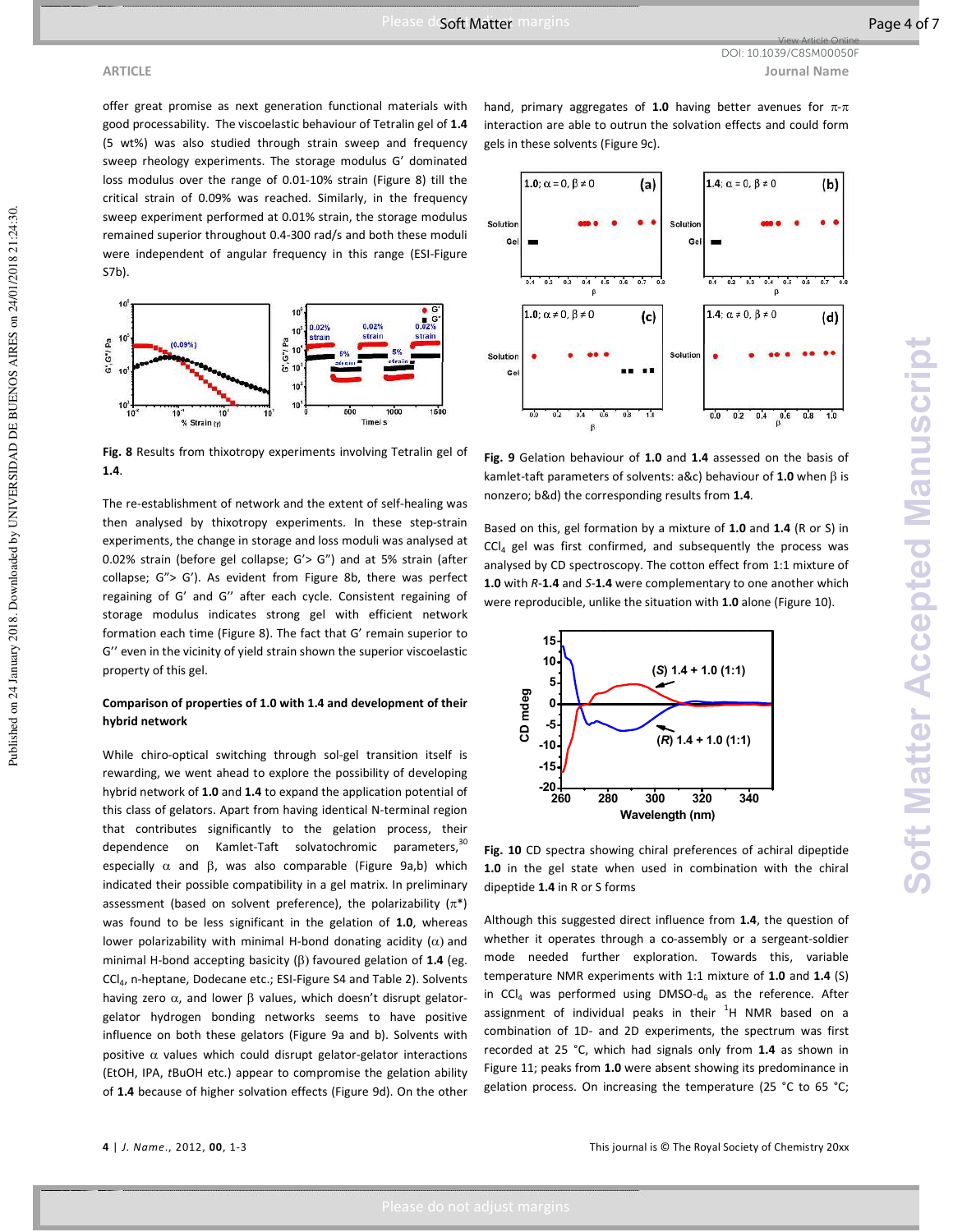Figure 11 and ESI-Figure S18), the signals from **1.0** became more and more prominent which once again confirms its larger contribution in network formation. This, when correlated with the consistent temperature-dependant reversible CD responses from their mixture, suggest that a sergeant-soldier type of assembly modulation is responsible for the hierarchical preference.



**Fig. 11** Temperature dependent <sup>1</sup>H NMR of a 1:1 mixture of 1.0 and **1.4** showing gelator network formation predominantly from **1.0** at lower temperature.

The temperature-dependant  ${}^{1}$ H NMR, FT-IR results and PXRD data discussed previously (Figure 5, Figure 6 and ESI Figure S6) show that the N-terminal region of **1.4** has a prominent role in its selfassembly. The chiral preference during this process is directly linked to the asymmetry in the C-terminal region, as pictorially shown in Figure 2. The chiral bias in the assembly of **1.0** in presence of **1.4** could arise because of a co-assembly in the nucleation stage in which the handedness is dictated by **1.4**. The self-healing property was also retained in the tetralin gel prepared from a 1:1 mixture of **1.0** and **1.4** (2.5 wt% each) as demonstrated in Figure 12. In a typical experiment, a 5 mL gel disc was made first and then it was cut into four pieces (Figure 12a-b) which was able to re-join on applying a little heat and bringing down to room temperature, as shown in Figure 12c.



**Fig. 12** Demonstration of self-healing property in the Tetralin gel disc from 1:1 mixture of **1.0** and **1.4** (a-c)

Design of supramolecular functional materials requires a good control over molecular packing or the network of secondary interactions. In the case of soft systems like gels, involvement of solvent in the process result in equilibrating aggregates which bring additional kinetic and thermodynamic influences compared to more static systems. Hierarchical preference during self-assembly offer great promise in the development of stimuli-responsive materials, and their application potential increases if the process can be executed reversibly without effecting signal quality over several

cycles. This requires re-establishment of secondary interaction networks with high efficiency, each time. The present work is an excellent demonstration of how such LMWOG-based chiro-optical ON-OFF switches can be identified through stepwise structureproperty optimization of an achiral system, and is part of our ongoing efforts to find guiding principles for rational gel design with specific functional characteristics.

## **Conclusions**

In summary, the achiral gelator **1.0** exhibited a reversible CD response during sol-gel transition which was attributed to orientational effects through LD analysis. Based on this, structure refinement through C-terminal fragment replacement with natural amino acids residues was done without compromising the gelation efficiency. This led to the identification of leucine-based aryl-triazolyl peptide **1.4** with excellent chiro-optical switching ability between gel and sol states through hierarchical preferences during self-assembly. It was also able to direct the assembly of **1.0** in a 'sergeant-soldier' mode using **1.4** with consistent and reproducible CD response. Apart from having excellent thermomechanical properties including rheological characteristics, the gels from **1.4** are mouldable, fast self-healing and thixotropic which makes it attractive for the design of new supramolecular functional materials.

# **Conflicts of interest**

The Authors declare no conflict of interest.

## **Acknowledgement**

Financial support of this work by the Department of Science and Technology, INDIA (SR/NM/NS-1051/2012(G)), instrumentation facility by IIT Madras, and DST-FIST (New Delhi) are gratefully acknowledged. We thank Prof. Abhijit Deshpande and Ms Ramya, Dept. of Chemical Engineering, IIT Madras for Rheological studies. We also thank Prof. Subi George (JNCASR) for his valuable comments and discussions on linear dichroism. BKS thanks CSIR, New Delhi, India for fellowship.

### **Notes and references**

- 1 *The Origin of Chirality in the Molecules of Life: A Revision from Awareness to the Current Theories and Perspectives of this Unsolved Problem*, The Royal Society of Chemistry, 2009, pp. 21-30.
- 2 M. Liu, L. Zhang and T. Wang, *Chem. Rev.*, 2015, **115**, 7304- 7397.
- 3 a) P. Duan, H. Cao, L. Zhang and M. Liu, *Soft Matter*, 2014, **10**, 5428-5448; b) L. Ji, G. Ouyang and M. Liu, *Langmuir*, 2017, **33**, 12419-12426; c) G. Liu, X. Li, J. Sheng, P.-Z. Li, W. K. Ong, S. Z. F. Phua, H. Ågren, L. Zhu and Y. Zhao, *ACS Nano*, 2017, **11**, 11880-11889.

Published on 24 January 2018. Downloaded by UNIVERSIDAD DE BUENOS AIRES on 24/01/2018 21:24:30. Published on 24 January 2018. Downloaded by UNIVERSIDAD DE BUENOS AIRES on 24/01/2018 21:24:30.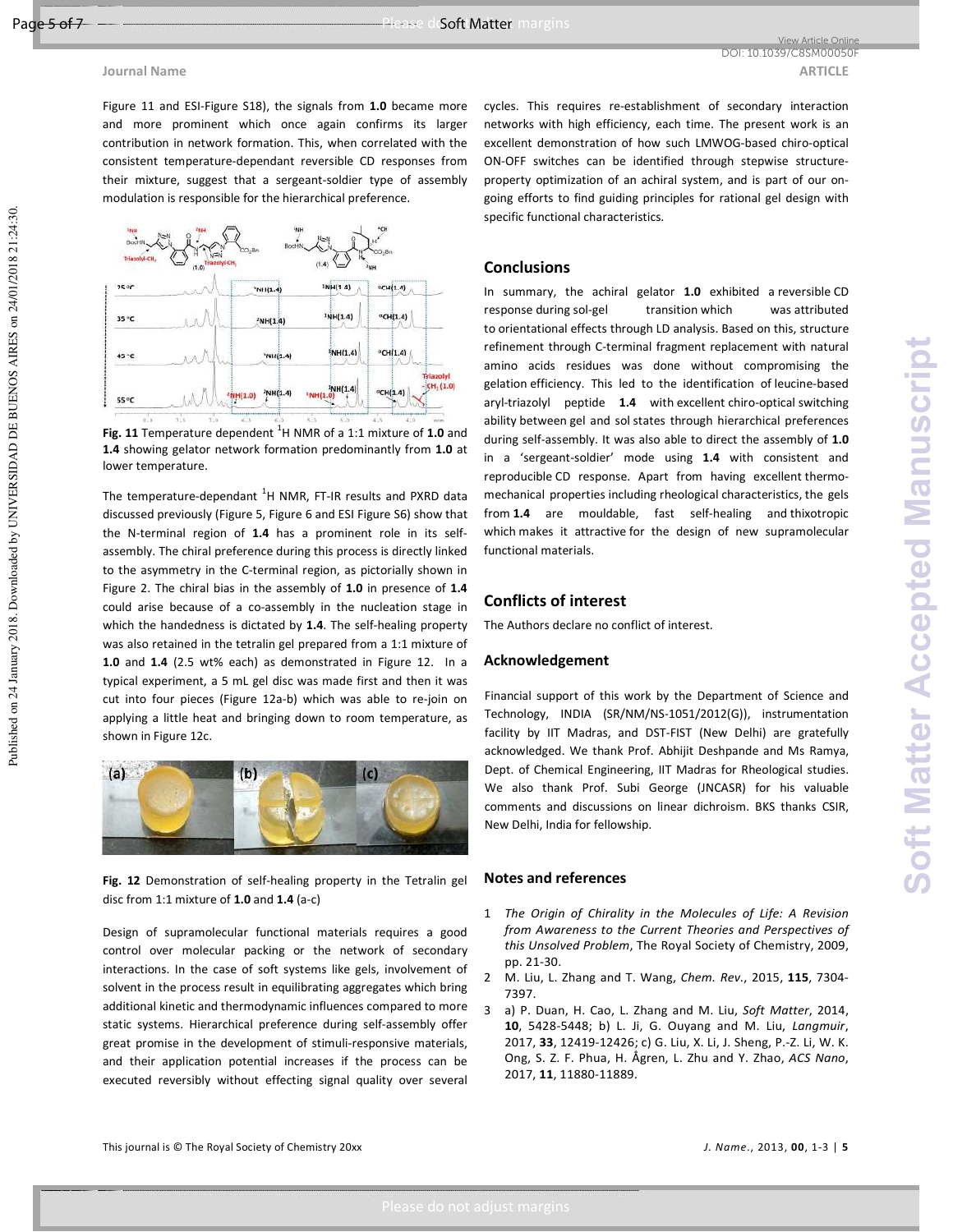- 4 R. Afrasiabi and H.-B. Kraatz, *Chem. Eur. J.*, 2013, **19**, 15862- 15871.
- 5 C.-W. Liu, M. Su, X.-L. Li, T. Xue, N. Liu, J. Yin, Y.-Y. Zhu and Z.- Q. Wu, *Soft Matter*, 2015, **11**, 5727-5737.
- 6 Y. Zhao, N. A. Abdul Rahim, Y. Xia, M. Fujiki, B. Song, Z. Zhang, W. Zhang and X. Zhu, *Macromolecules*, 2016, **49**, 3214-3221.
- 7 J. Bailey, A. Chrysostomou, J. H. Hough, T. M. Gledhill, A. McCall, S. Clark, F. Me´nard and M. Tamura, *Science*, 1998, **281**, 672-674.
- 8 D. Edwards, K. Cooper and R. C. Dougherty, *J. Am. Chem. Soc*., 1980, **102**, 381-382.
- 9 N. Micali, H. Engelkamp, P. G. van Rhee, P. C. M. Christianen, L. M. Scolaro and J. C. Maan, *Nat. Chem*., 2012, 4, 201-207.
- 10 J. M. Ribo´, J. Crusats, F. Sague´s, J. Claret and R. Rubires, *Science*, 2001, **292**, 2063-2066.
- 11 T. Yamaguchi, T. Kimura, H. Matsuda and T. Aida, *Angew. Chem., Int. Ed*., 2004, **43**, 6350-6355.
- 12 M. Wolffs, S. J. George, Zˇ. Tomovic´, S.C. J.Meskers, A. P. H. J. Schenning and E. W. Meijer, *Angew. Chem., Int. Ed*., 2007, **46**, 8203-8205.
- 13 X. Yang, S. Seo, C. Park and E. Kim, *Macromolecules*, 2014, **47**, 7043-7051.
- 14 S. De Feyter and F. C. De Schryver, *Chem. Soc. Rev.*, 2003, **32**, 139-150.
- 15 J. A. A. W. Elemans, I. De Cat, H. Xu and S. De Feyter, *Chem. Soc. Rev.*, 2009, **38**, 722-736.
- 16 V. Humblot, S. M. Barlow and R. Raval, *Prog. Surf. Sci.*, 2004, **76**, 1-19.
- 17 A. J. Gellman, *ACS Nano*, 2010, **4**, 5-10.
- 18 L. Lin, Z. Zhang, Y. Guo and M. Liu, *Langmuir*, 2017, 10.1021/acs.langmuir.7b04170
- 19 B. K. Srivastava and M. K. Manheri, *RSC. Adv.*, 2016, **6**, 29197-29201.
- 20 B. K. Srivastava and M. K. Manheri, *Chem. Commun.*, 2017, **53**, 4485-4488.
- 21 S. V. Raghava, P. Gopinath, B. K. Srivastava, V. Ramkumar and K. M. Muraleedharan, *Chem. Eur. J.*, 2017, **23**, 3658- 3665.
- 22 J. Li, L. Geng, G. Wang, H. Chu and H. Wei, *Chem. Mater.*, 2017, 10.1021/acs.chemmater.7b02895.
- 23 M. Haring and D. D. Diaz, *Chem. Commun.*, 2016, **52**, 13068- 13081;
- 24 S. Basak, J. Nanda and A. Banerjee, *Chem. Commun.*, 2014, **50**, 2356-2359.
- 25 L. Yan, S. Gou, Z. Ye, S. Zhang and L. Ma, *Chem. Commun.* , 2014, **50**, 12847-12850.
- 26 S. Bhattacharjee and S. Bhattacharya, *J. Mater. Chem. A*, 2014, **2**, 17889-17898.
- 27 S. Roy, A. Baral and A. Banerjee, *Chem. Eur. J.*, 2013, **19**, 14950-14957.
- 28 P. Sahoo, R. Sankolli, H.-Y. Lee, S. R. Raghavan and P. Dastidar, *Chem. - Eur. J.*, 2012, **18**, 8057-8063.
- 29 T. Feldner, M. Häring, S. Saha, J. Esquena, R. Banerjee and D. D. Díaz, *Chem. Mater.*, 2016, **28**, 3210-3217.
- 30 M. J. Kamlet, J. L. M. Abboud, M. H. Abraham and R. W. Taft, *J. Org. Chem.*, 1983, **48**, 2877-2887.